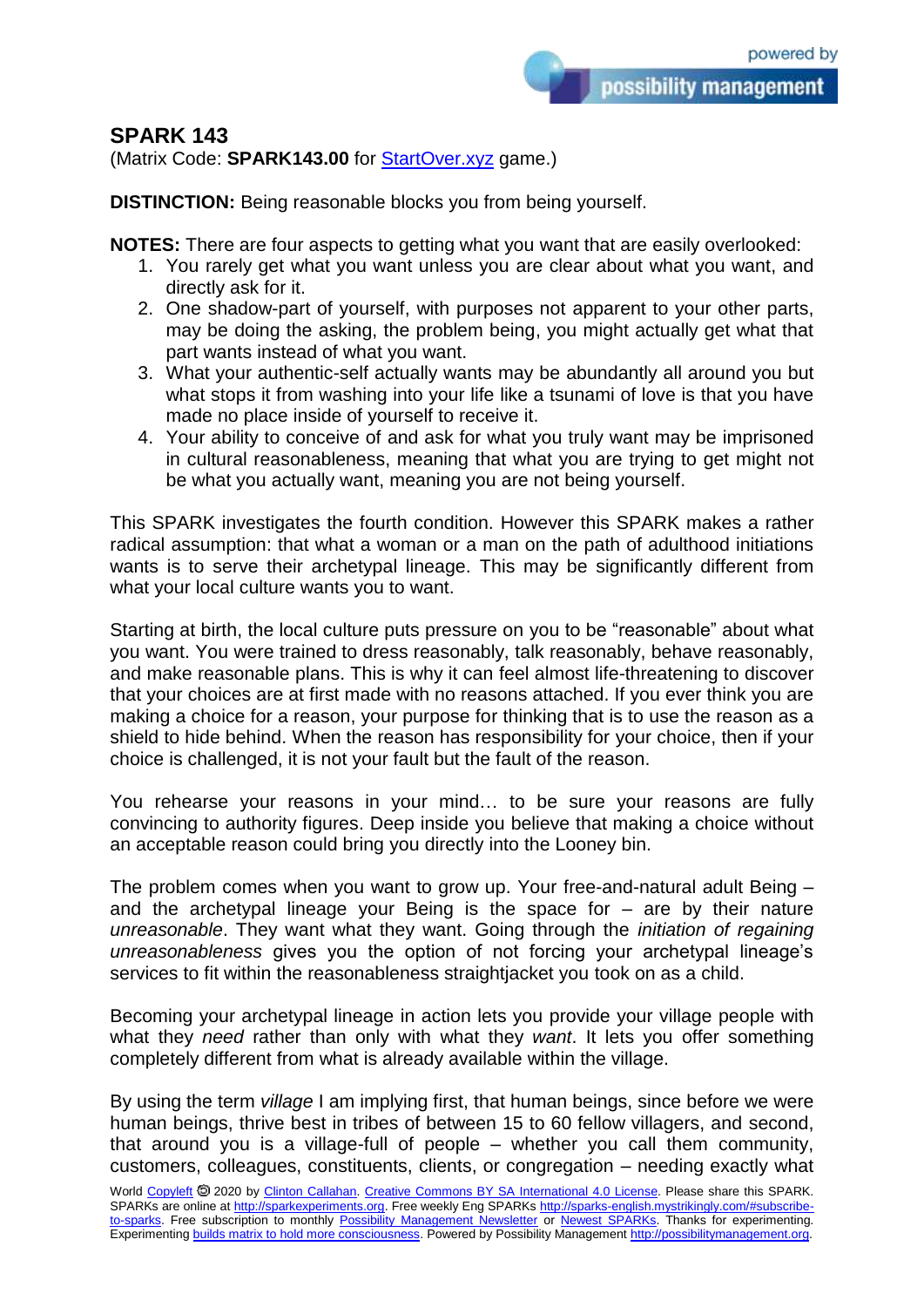your archetypal lineage can provide. The Gaian field of Earth magnificently assembles coincidences so that your village is ready and waiting for you as soon as you become unreasonable and start living as your archetypal lineage in action. *So let's get unreasonable!*

## **EXPERIMENTS:**

**SPARK143.01 GET UNREASONABLE** Fortunately, getting unreasonable is simple. You were already unreasonable when you were born. Now that you are taking adult responsibilities you can also take responsibility for being consciously unreasonable. Being unreasonable does NOT mean defending your Box and being belligerent. Aggression is leftover from a 2-year-old's survival strategy. It no longer works for you. Adult unreasonableness means staying connected with people while functioning beyond the grip of the local-culture definition of reasonableness.

Getting unreasonable does NOT involve analyzing the cause of each of your reasons: who the reason was designed for, which purpose it has been serving, or how to dismantle its grip on your Being. It DOES require developing an inner sense of when you are captured by reasonableness, plus developing a knack of using an inner nudge to shift sideways into a space where reasonableness does not dominate.

First, pay hyper-attention when making choices or answering questions under the influence of the reasonableness straightjacket, fulfilling expectations that you assume other people have of you. Don't change anything at first. Stay linear and predictable. Eventually, by noticing the pain of remaining reasonable, you may also notice that inside you is a bubbling source of fresh perspectives, an unfettered voice wanting to sing out nonlinear questions and take nonlinear actions.

It is ironic to think someone else put the straightjacket on you, or that society forces you to wear it. That would assume free will could be taken away from you. *"Ah, you mean I actually still have free will…"* Let that settle in. (Remember the final scenes in *Fight Club* when Tyler Durden recognizes it is he himself holding the pistol to his own head.) The moment you understand that your free never went away, you can admit to yourself that it has been only *you* holding yourself hostage within the reasonableness straightiacket. It was *never* anybody else! It was *you*, the whole time.

From there it is a small gesture to take the straightjacket off. How to take it off? The exact same way you put it on: by choosing – NOT in your mind as an affirmation or visualization. NOT in your imagination as positive thinking or fantasy. Choosing to step out of reasonableness occurs experientially in your energetic body. You do it by energetically shifting. Slip out of your self-applied straitjacket-experience like a snake leaves behind its old skin. Slip into a shifted self-experience in all 4 of your bodies simultaneously. Your will to be you no longer includes the will to hold the straightjacket of reasonableness around your Being. Then your Being automatically reclaims areas of itself that are beyond reasonableness.

Ah! See? You did it! You can breathe differently now! More expansively. More unpredictably. What you have now is a new choice – and a joyous choice it is! By figuring out how to take the straightjacket off you gain the option of *behaving as if you are still wearing the straight-jacket!* But you aren't. The straightjacket of